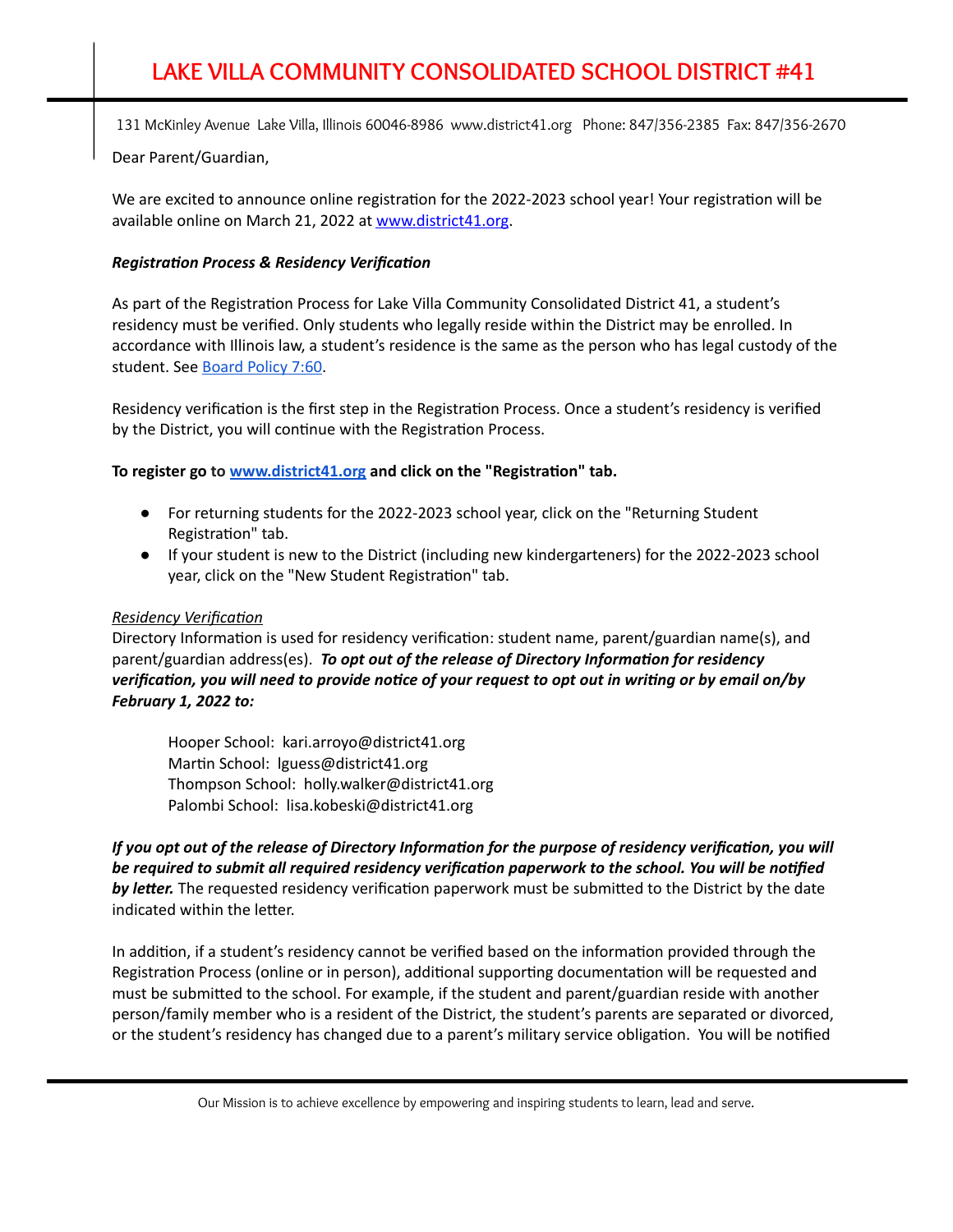by letter through email and regular mail. The requested additional documentation must be submitted to the District by the date indicated within the letter.

#### *Registration*

Once a student's residency is verified by the District, you will receive a letter the week of March 21, 2022. The letter will contain instructions for completing registration for the 2022-2023 school year, with a link and a secure "snapcode" that links directly to your student's account.

In order for your student to be enrolled in the District and registered for the 2022-2023 school year, all required residency information must be submitted and verified, and required registration fields must be completed.

If you do not have access to the Internet, contact your child's school and you can make an appointment to use a school computer to complete the Registration Process.

#### *Registration Deadline to Start on First Day of School*

Please note that residency verification and review of all registration information typically takes at least three to five days. As a result, the last day to register for the 2022-2023 school year and potentially start on the first day of school is Friday, August 12, 2022. Students may continue to register and be enrolled in the District following this date and throughout the 2022-2023 school year.

If you have questions regarding the Registration Process, including residency verification, please contact the main office at your child's school.

Regards, Lake Villa Community Consolidated School District 41

687166\_3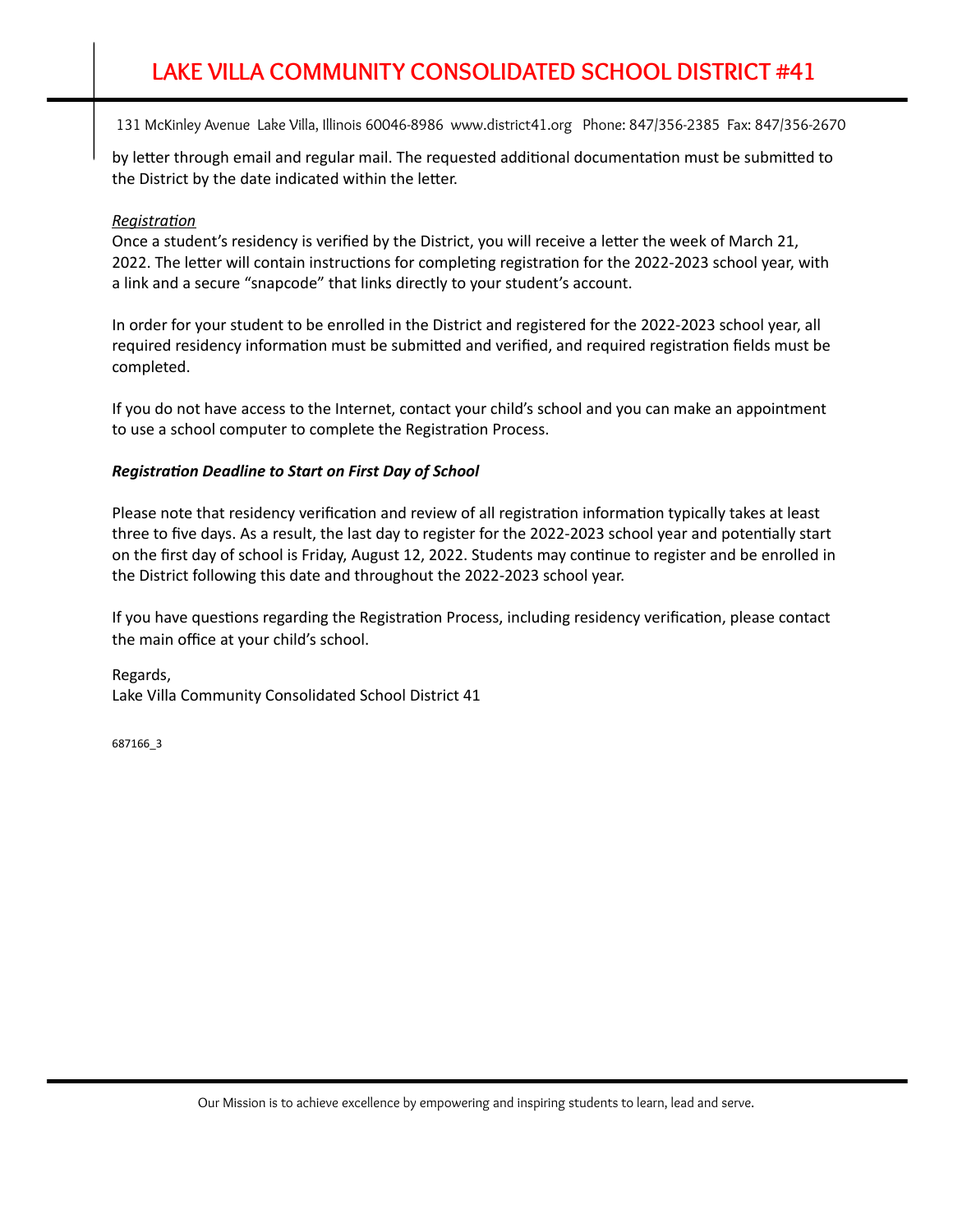Estimado padre y/o tutor legal:

¡Nos complace anunciar la inscripción en línea para el año escolar 2022-2023! Su registro estará disponible en línea el Marzo 21, 2022 en [www.district41.org](http://www.district41.org/)

### *Proceso de inscripción y verificación de residencia*

Como parte del proceso de inscripción para el Distrito 41 de la comunidad de Lake Villa, se debe verificar la residencia del estudiante. Solo se pueden inscribir los estudiantes que residen legalmente dentro del Distrito. De acuerdo con la ley de Illinois, la residencia de un estudiante es la misma que la de la persona que tiene la custodia legal del estudiante. Vea la Póliza de la Junta Directiva 7:60.

La verificación de residencia es el primer paso en el proceso de registro. Una vez que el distrito verifique la residencia de un estudiante, continuará con el proceso de registro.

**Para registrarse vaya a [www.district41.org](http://www.district41.org/) y haga clic en "Registró".**

- Para los estudiantes que regresan para el año escolar 2022-2023, haga clic en "Registro de estudiantes que regresan".
- Si su estudiante es nuevo en el Distrito (incluso los estudiantes de kindergarten nuevos) para el año escolar 2022-2023, haga clic en "Registro de estudiantes nuevos".

## *Verificación de Residencia*

Información del directorio de verificación de residencia se utiliza para la verificación de residencia: nombre del estudiante, nombre(s) del padre/tutor y dirección(es) del padre/tutor. *Para no optar por la divulgación de datos para la verificación de residencia, tendrá que dar aviso de su solicitud de no optar por escrito o por correo electrónico en o antes de Febrero 1, 2022:*

Escuela Hooper: kari.arroyo@district41.org Escuela Martin: lguess@district41.org Escuela Thompson: holly.walker@district41.org Escuela Palombi: lisa.kobeski@district41.org

Si opta por no divulgar la información del directorio con el fin de verificar su residencia, se le solicitará *enviar todos los documentos de verificación de residencia requeridos a la escuela. Se le noficará por carta.* La documentación de verificación de residencia solicitada debe enviarse al Distrito antes de la fecha indicada en la carta.

Además, si no se puede verificar la residencia de un estudiante con la información proporcionada a través del Proceso de registro (en línea o en persona), se solicitará documentación de respaldo adicional y se deberá enviar a la escuela. Por ejemplo, si el estudiante y el padre/tutor residen con otra persona o miembro de la familia que es residente del Distrito, los padres del estudiante están separados o divorciados, o la residencia del estudiante ha cambiado debido a la situación militar de los padres se le